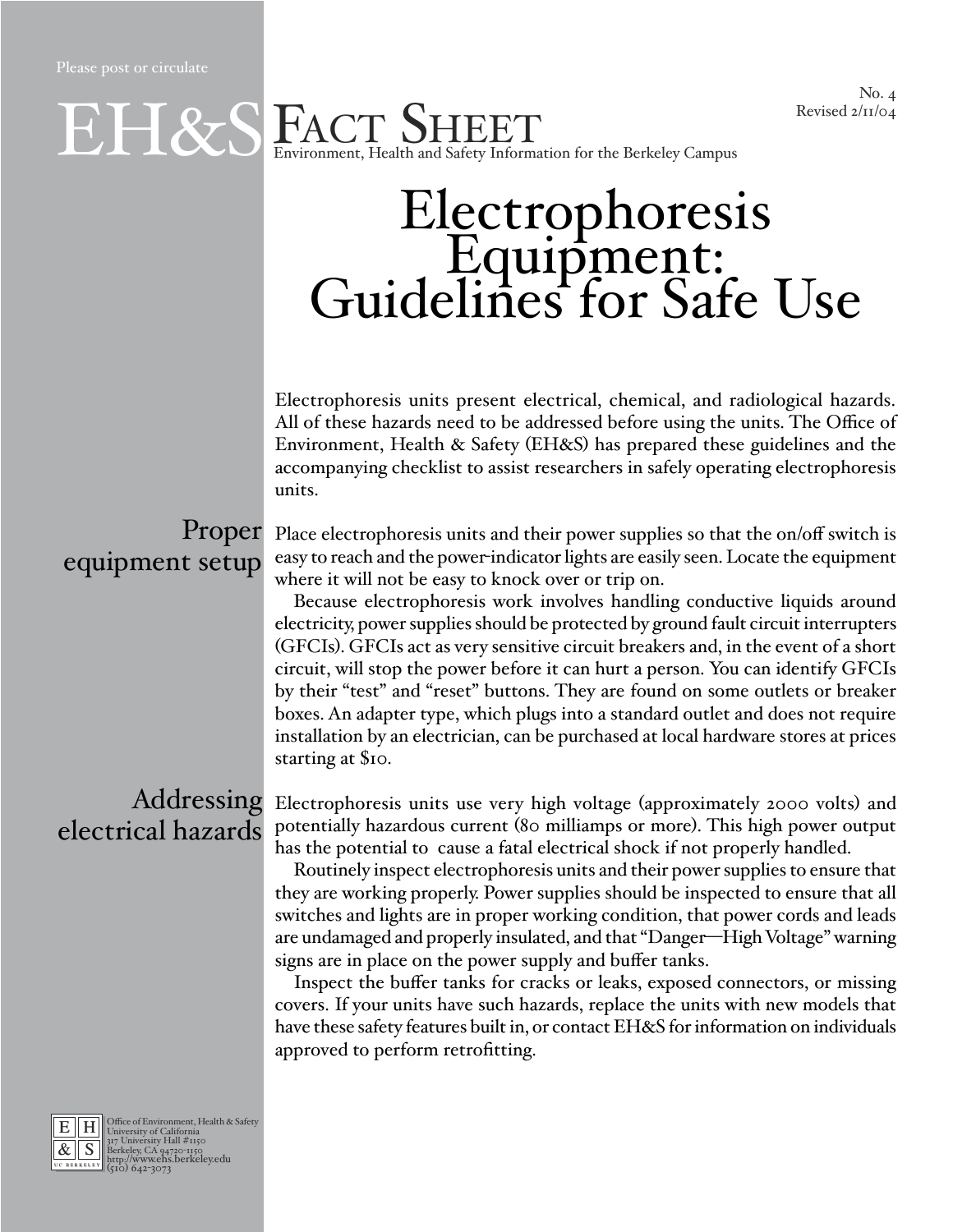| Chemical and<br>radiological hazards | As with all research involving hazardous chemicals, laboratory personnel<br>need to be familiar with any associated chemical and radiological hazards.<br>Each laboratory must complete and post a UC Berkeley Chemical Hygiene<br>Plan (CHP) flip chart and instruct laboratory users on its contents. The<br>CHP flip chart has been developed to provide information on hazards,<br>measures for controlling exposures, special precautions needed while<br>working in the laboratory, emergency procedures, and additional resource<br>information to help keep researchers safe. You can obtain a flip chart by<br>calling EH&S at 642-3073. Laboratories that use radioactive materials must<br>also obtain a Radiation Use Authorization and have their staff complete<br>the associated training.                                                                                                                                                                                                                                                                                                                                             |
|--------------------------------------|-------------------------------------------------------------------------------------------------------------------------------------------------------------------------------------------------------------------------------------------------------------------------------------------------------------------------------------------------------------------------------------------------------------------------------------------------------------------------------------------------------------------------------------------------------------------------------------------------------------------------------------------------------------------------------------------------------------------------------------------------------------------------------------------------------------------------------------------------------------------------------------------------------------------------------------------------------------------------------------------------------------------------------------------------------------------------------------------------------------------------------------------------------|
| Training and work<br>procedures      | Principal investigators are responsible for providing instruction on the safe<br>use of electrophoresis units to those in the laboratory who work with them.<br>The instruction should cover the operating procedures written by the<br>manufacturer or laboratory, as well as the associated hazards, the correct<br>personal protective equipment, and applicable emergency procedures. As<br>with all safety training, this instruction should be documented.<br>Employees must wear all appropriate personal protective equipment<br>when working with electrophoresis units, including lab coats, gloves, and<br>eye protection.<br>Do not leave electrophoresis units unattended for long periods of time<br>since unauthorized persons may accidentally come in contact with the<br>unit, or the buffer tank liquid may evaporate, risking a fire.<br>Laboratories that perform electrophoresis work during off hours should<br>consider using a "buddy system" to ensure that emergency services can<br>be notified if someone is injured or exposed. It is also recommended that<br>laboratory personnel be trained in CPR and in First Aid. |
| safety checklist                     | Electrophoresis The attached Electrophoresis Safety Checklist, can be used by laboratory<br>personnel, principal investigators, department safety coordinators, or<br>safety committees to determine whether the electrophoresis units and<br>their power supplies are set up properly and are in safe working condition.<br>Any hazards that are found must be addressed and the corrective actions<br>documented. The equipment should not be used until all hazards have<br>been safeguarded. Completed checklists noting corrective actions taken<br>should be kept on file, and copies routed to the department's Safety<br>Committee for review.                                                                                                                                                                                                                                                                                                                                                                                                                                                                                                |
| <b>Additional resources</b>          | For additional information, please contact EH&S (642-3073).                                                                                                                                                                                                                                                                                                                                                                                                                                                                                                                                                                                                                                                                                                                                                                                                                                                                                                                                                                                                                                                                                           |